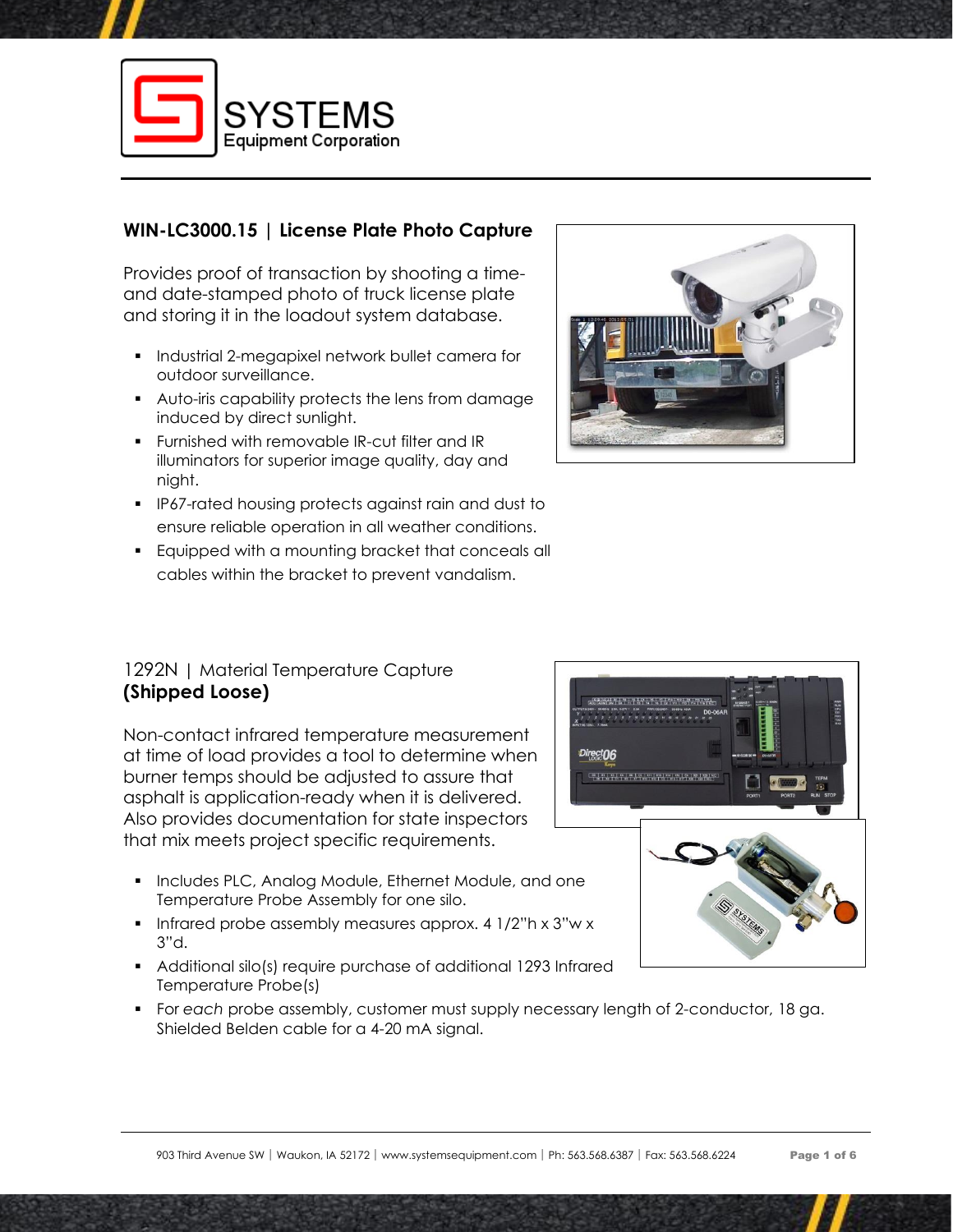

# **1292 | Material Temperature Capture (With Enclosure for PLC and Modules)**

- Includes PLC, Analog Module, and Ethernet Module housed in 15" x 25" x 8- 3/4" enclosure. Also includes a Temperature Probe Assembly for one silo.
- **·** Infrared probe assembly measures approx. 4 1/2"h x 3"w x 3"d.
- Additional silo(s) require purchase of additional 1293 Infrared Temperature Probe(s)



▪ For *each* probe assembly, customer must supply necessary length of 2-conductor, 18 ga. Shielded Belden cable for a 4-20 mA signal.

# **1293 | Temperature Probe Assembly**

- **•** Includes on Temperature Probe Assembly for one silo. One assembly is included with 1292 or 1292E. Add'l assemblies must be purchased – one per silo – for systems of two silos or more.
- **•** Infrared probe assembly measures approx. 4 1/2"h x 3"w x 3"d.
- For *each* probe assembly, customer must supply necessary length of 2-conductor, 18 ga. Shielded Belden cable for a 4-20 mA signal.



# **WIN-LC3000.50 | Loading Traffic Light Director**

Helps ensure trucks will be correctly positioned beneath silo and have a clear signal when load is complete. Keeps traffic flow efficient and steady.

PLC that fires appropriate lane light at the end of the load based on commands sent from loadout computer.

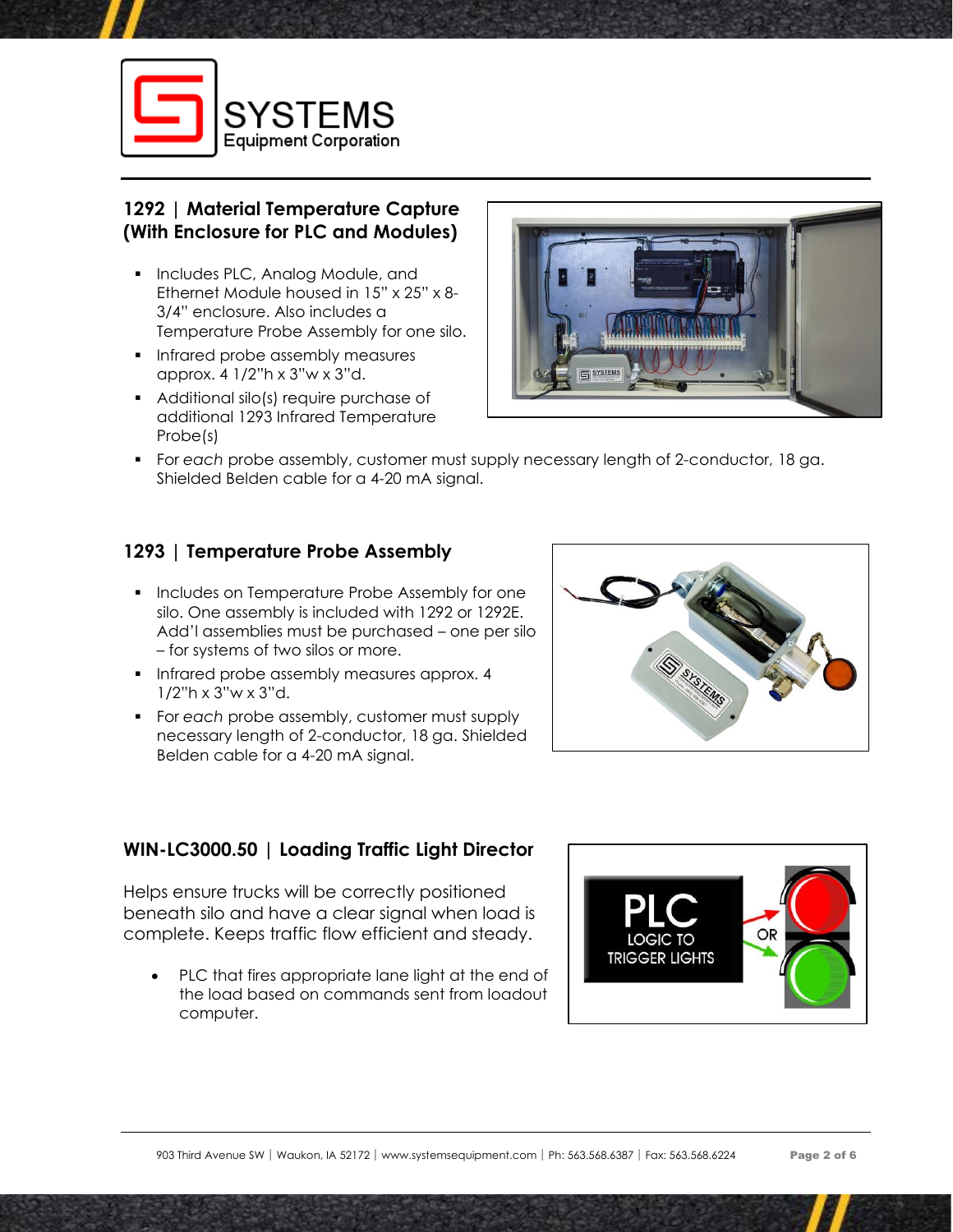

# **Model WIN-LC3000.40 or LC3000.60 High-Intensity Scoreboard Display**

Prominently displays weight and numeric data as trucks are loaded. Drivers can compare real-time displayed data against loadout print tickets to ensure load details are consistently recorded.

- High-intensity display features either 4" or 6" bright red characters in double-row discrete LED for high visibility. Four annunciators for gross, net, lb, and kg.
- Hold displayed weight (demand input).
- Optional stand still mode; no updates while in motion.
- Durable weather-tight enclosure.
- Adjustable daylight/night intensity.
- Non-glare contrast filtered lens.
- Mirror function.

# **LC-PRT/2 | Remote Receipt Printer**

- One station, impact, dot matrix, point of sale style receipt printer.
- Example of printed ticket shown. Custom ticket available at additional cost.
- **•** Drop-in and print paper loading.
- Print speed of 5.3 lines per second.
- 3" wide roll fed paper with "auto-cutter" feature at 1,200,000 cut life.
- Multiple copy capable using 1 original + 2 pressure sensitive copies.
- **Easily replaceable ribbon cassette.**
- 32° to 122°F operating temperature at 10-90% RH.
- 120 volt, 60 hertz AC adapter.
- **•** Internal power supply.
- Transmit and receive line drivers allow separation distances of up to 100 meters.
- 18-4, twisted pair shielded interconnecting cable and optional quick disconnects are not included.
- Directly compatible with SYSTEMS' Model Loadout Systems.



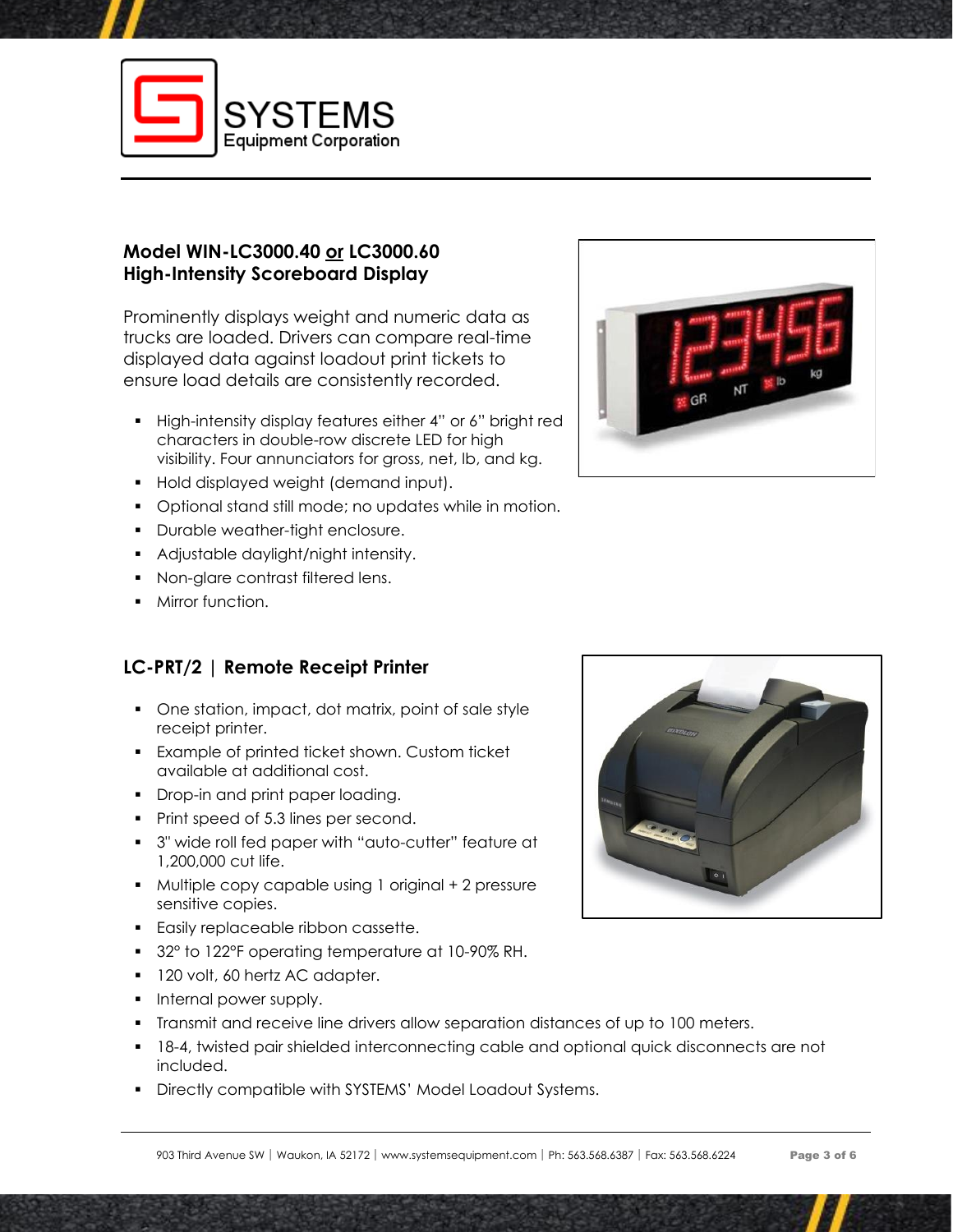

# **LC-PRT/3E | Remote Receipt Printer with Ethernet Access Point for Wireless Use**

- One station, impact, dot matrix, point of sale style receipt printer.
- Useful where running a signal cable is difficult or impossible
- 0.6 mile range
- **ELEE 802.11 a/n compliant transceiver**
- 300 Mbps in the 5 GHz frequency band
- Example of printed ticket shown. Custom ticket available at additional cost.
- Drop-in and print paper loading.
- Print speed of 5.3 lines per second.
- 3" wide roll fed paper with "auto-cutter" feature at 1,200,000 cut life.
- Multiple copy capable using 1 original + 2 pressure sensitive copies.
- Easily replaceable ribbon cassette.
- 32° to 122°F operating temperature at 10-90% RH.
- 120 volt, 60 hertz AC adapter.
- **•** Internal power supply.
- Directly compatible with SYSTEMS' Model Loadout Systems.

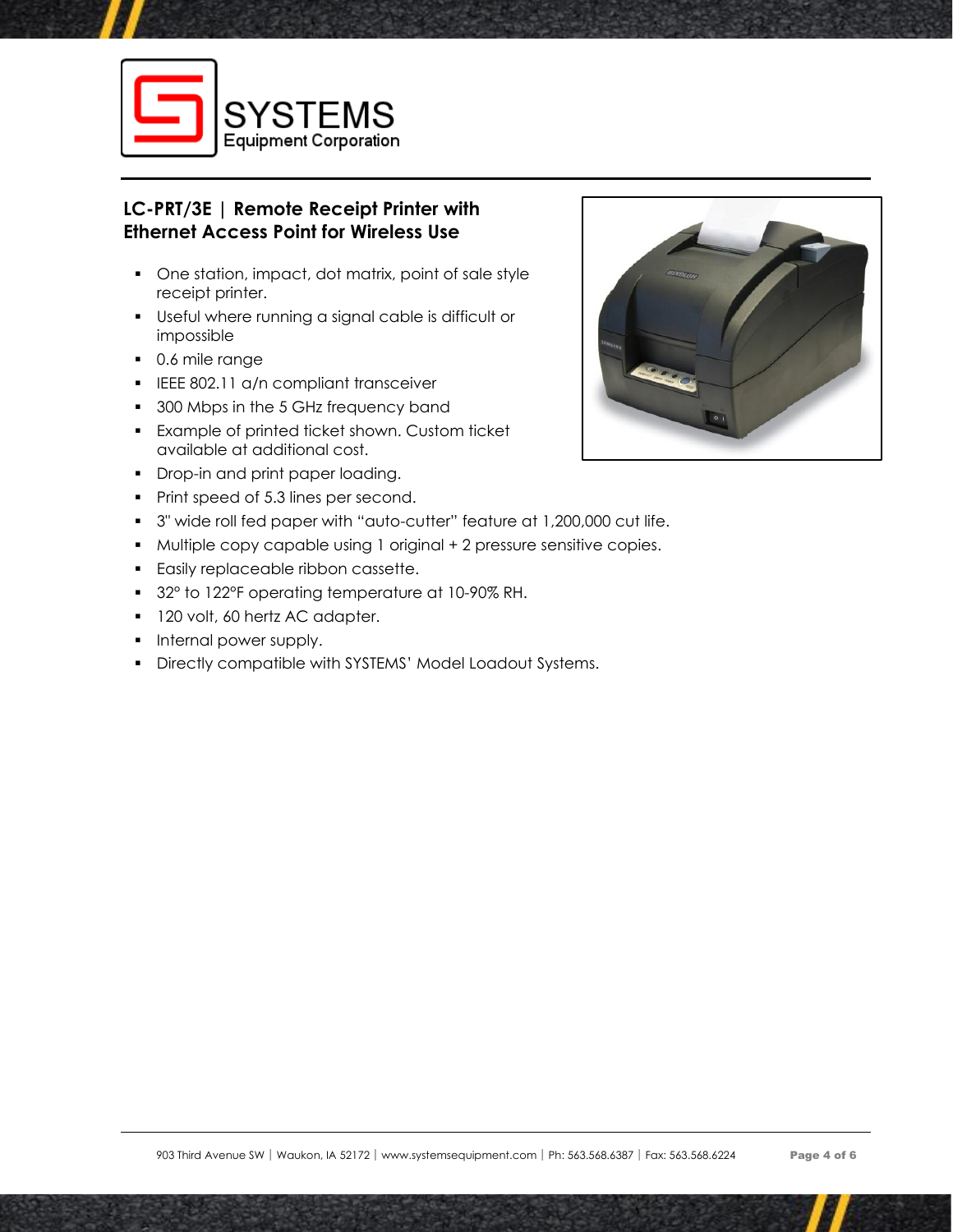

#### **Technical Information ................................................................................................................**

- Print Method: Direct Thermal
- Print Resolution: 200 dpi
- Maximum Print Speed: 8.7 in/s
- Paper Width: 80mm (3-1/8")

### **Features.......................................................................................................................................**

- Autocutter: Full-cut, guillotine style
- Internal Heater with Thermostat in Printer Cabinet
- **•** Ethernet TCP
- Plexiglas Slide Door and Ticket Basket

#### **Enclosure.....................................................................................................................................**

- Lockable Outdoor-Grade Steel Enclosure
- Pole Mounting Bracket Included
- **•** Year-Round, All-Weather Usage
- Made in the USA

#### **Optional LC-PRT/RL-1E Version...................................**

- Includes Wireless Access Point Kit
- Includes 3ft. CAT6 Ethernet Cable
- **•** This version is priced separately in the quote.